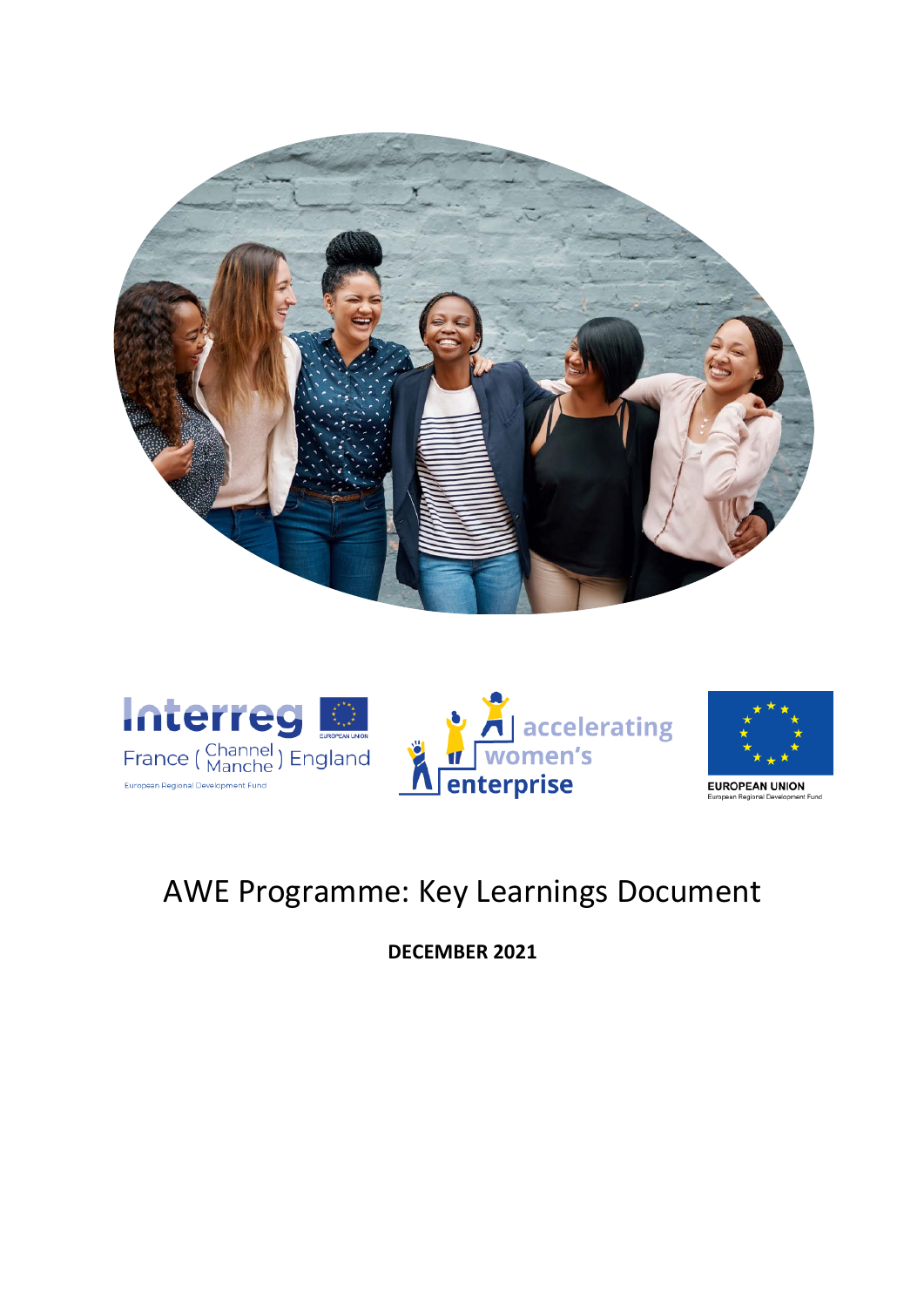# Introduction

The AWE programme was a collaborative partnership between a range of organisations providing training and business support to disadvantaged women in the UK and in France. Near the end of the programme, the partners organised a Final Conference which took place online over four days with attendance open to all which looked at key aspects of the activity which had taken place.

One of the sessions at this event focused on the key learnings from partners on topics ranging from training delivery, the impact of COVID-19, diversity and multi-cultural delivery of support and this document collates these learnings, in order to make them available to others through the AWE Legacy Toolkit. It accompanies a separate document which specifically focuses on the communications activities of the programme which is also available through the AWE Legacy Toolkit.





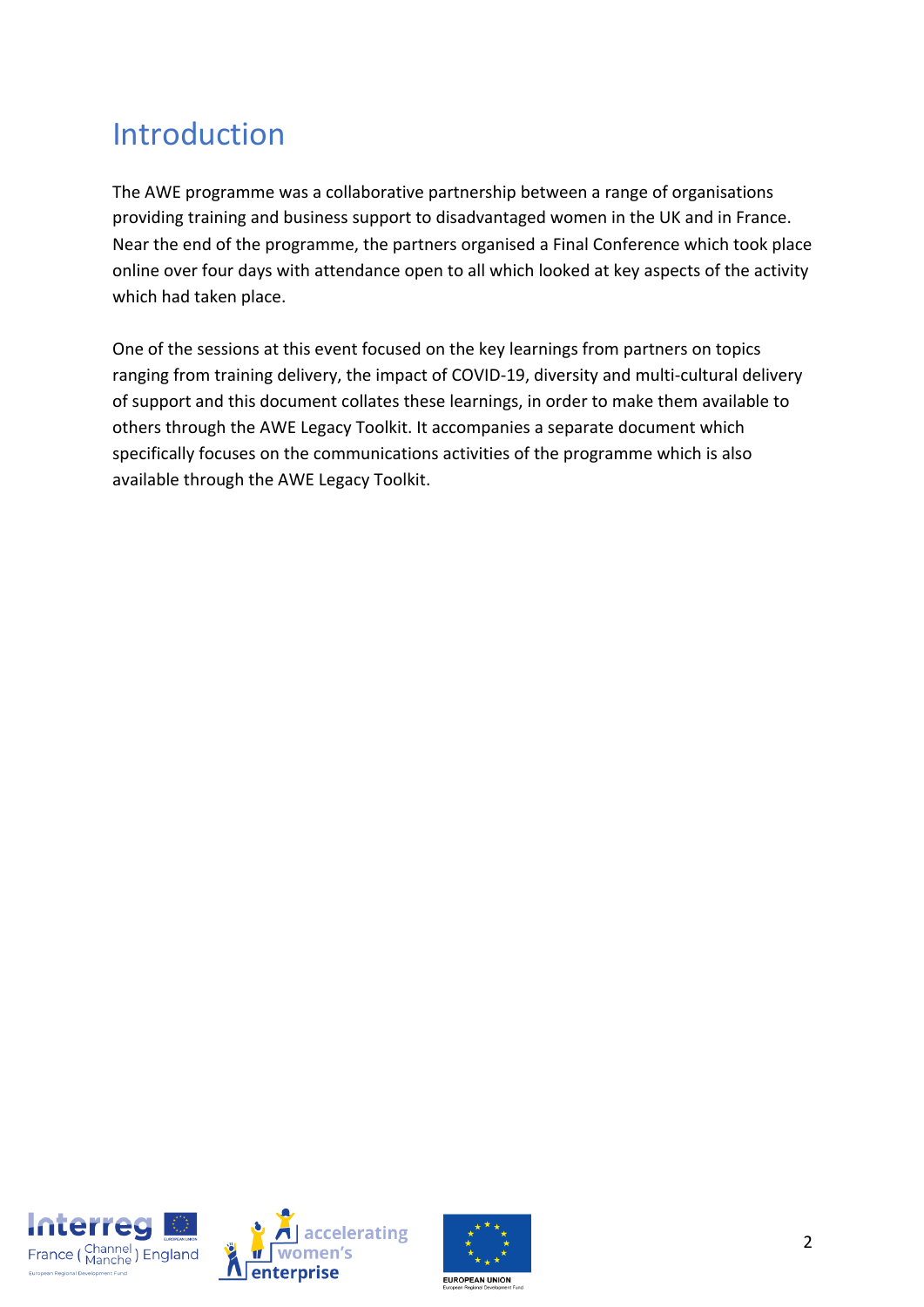# **Table of Contents**





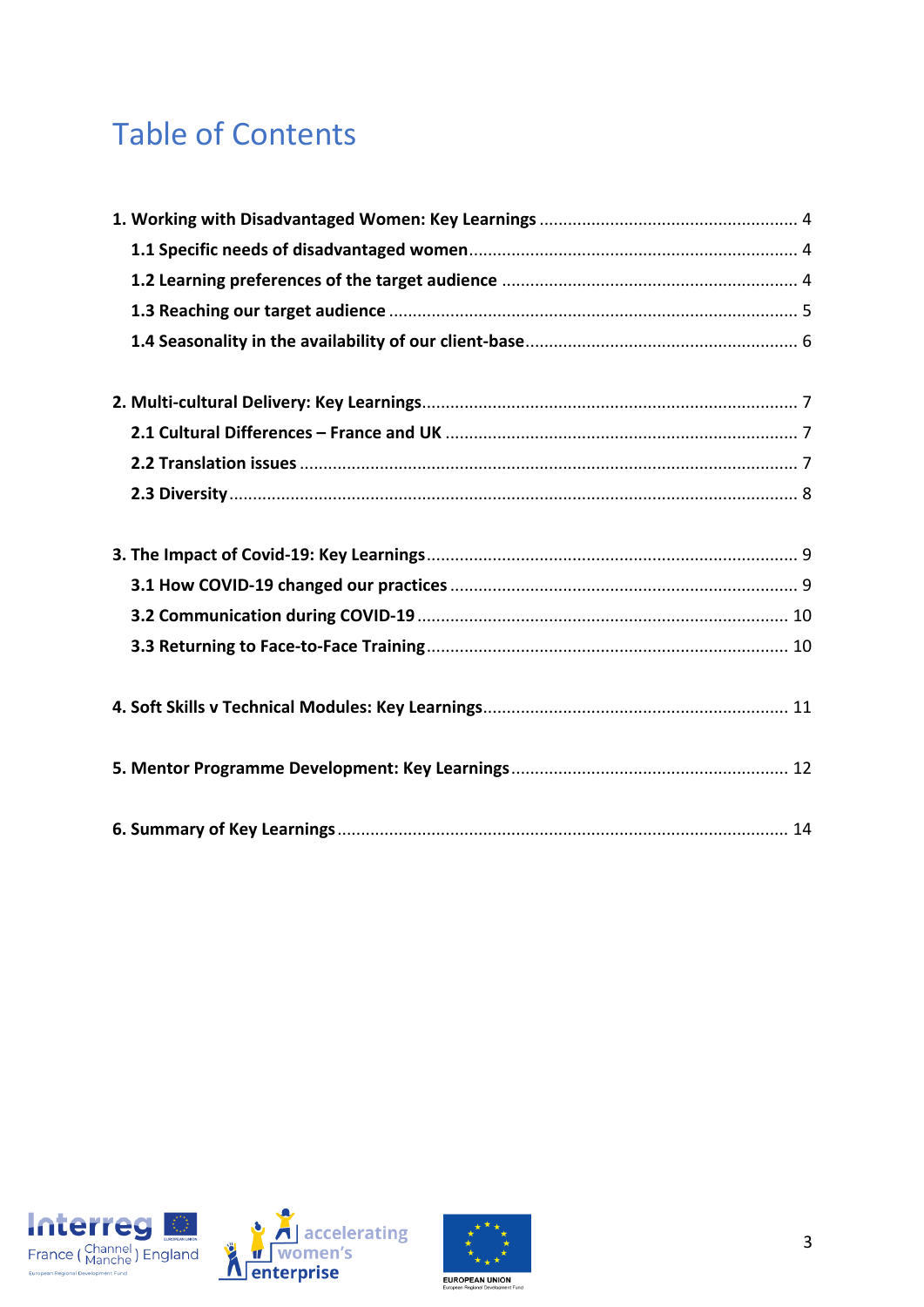## 1. Working with Disadvantaged Women: Key Learnings

#### 1.1 Specific needs of disadvantaged women

All partners found that being able to offer training in women-focused spaces was seen as a very positive offer from AWE. Feedback from participants also suggests that the womenfocused space was an important part of the experience for them and enabled them to make better personal connections. We also learned that running the training in spaces that feel approachable to the women, close to good transport links, is key.

We found that it was important for women to be the ones to identify their own barriers, rather than for us to name these or make assumptions. We found that women were reluctant to be open about the challenges they are facing, especially on the initial application form. This is entirely understandable as women are used to experiencing discrimination on these grounds.

Our participants wanted to be taken seriously despite their challenges and they wanted clear communication and to feel supported. Some partners addressed this by making it clear on the application form that barriers would be taken into account in the assessment process, and by offering a phone conversation to discuss these instead. They also offered a lot of 1:1 support alongside the scheduled programmes, so that any woman who was finding it difficult had help to stay on track. Some women needed more one to one support than others, and we found some needed more support with using the technology once we moved to online delivery due to the impact of Covid.

Particularly with more vulnerable groups, we found that it is important to include within the training content, examples and role models or female examples with whom women can identify. For this reason, we created case studies which featured on the AWE website and were promoted in our communications activity including social media.

#### 1.2 Learning preferences of the target audience

In any training, the group is very important. The group takes on its full strength when the women meet again for several modules and its power is less when they only meet once, when the modules are run independently. We found that those clients who participated in training that was adapted into an overall programme, perhaps run over several weeks, meeting the same cohort each time, worked more effectively that clients who attended single sessions on specific topics, and then may join at a later date to learn a different topic. In the latter scenario, group dynamics changed in each session and hence they did not enjoy the 'group' benefits enjoyed by clients in the former scenario.





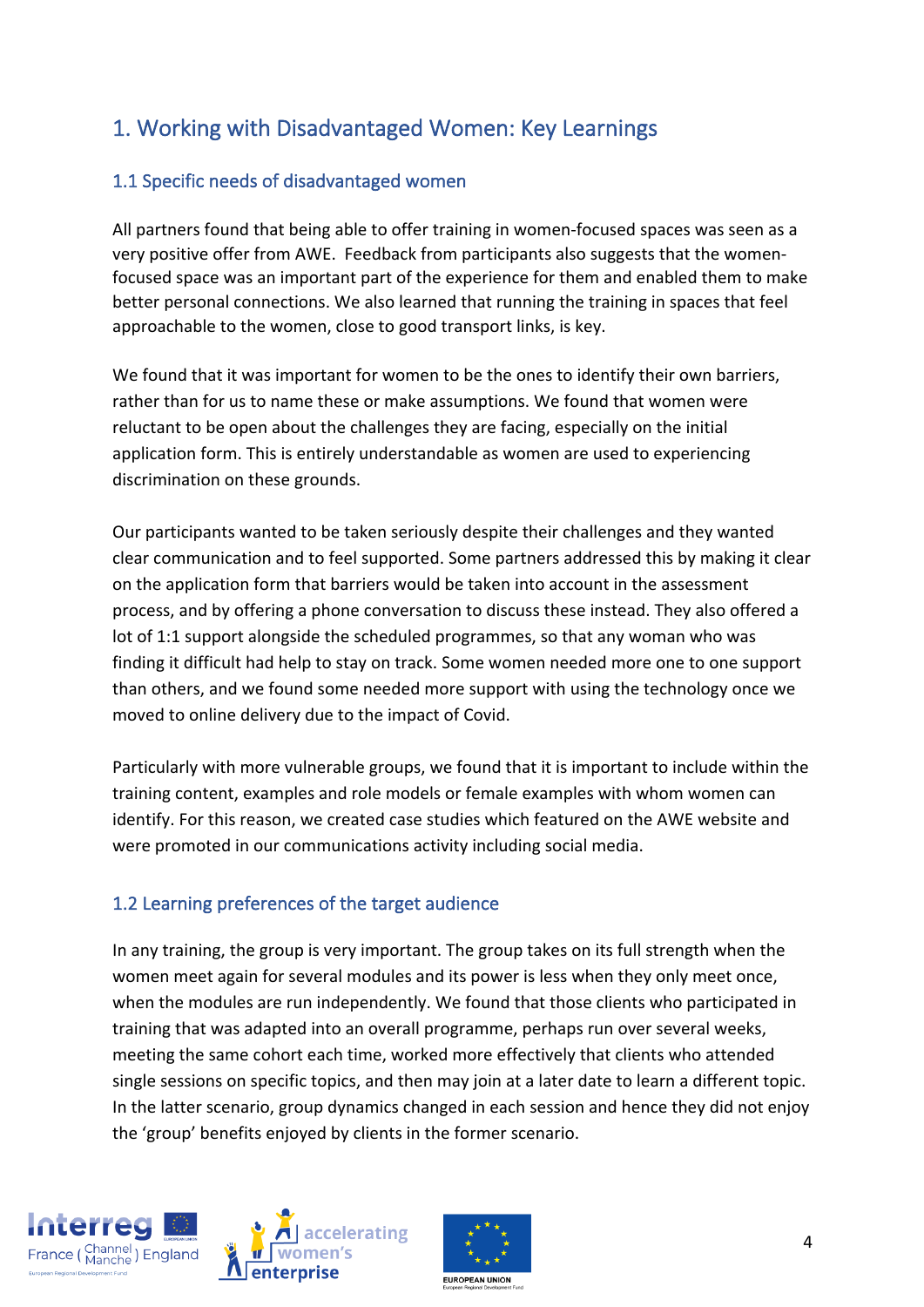Women say they felt far more open and relaxed in single-gender groups. Many of the women face similar issues, which improves bonding amongst the group. This improves the women's social capital and social learning as they learn from each other, and many women stay in touch after programmes. We have provided Facebook groups for interactions as well, but these tend not to be used greatly. The personal connections are reported by the women as being stronger.

We noticed that our clients who had new businesses that were already up and running were a lot more comfortable with the forms than those at pre-start stage.

Our bootcamps showed that there is a real need for support, particularly around the issue of entrepreneurial posture. This is an essential subject that is very rarely addressed and yet is often at the heart of the obstacles to the development of the company. Whether in training, for mentors or in bootcamp, the time given to sharing experiences, human exchanges, expressing difficulties, etc. is as important as the content provided.

#### 1.3 Reaching our target audience

The diversity of our client profiles was important. Partners have worked hard to achieve this by reaching out to organisations who have contact with women who don't usually get in touch what might be perceived as "official support services". This worked best when the team were able to physically travel to the programme location and talk to people.

At the start of the programme, some partners visited organisations in the local area who were addressing the issues faced by disadvantaged women such as alcohol and drug recovery units, play associations and places where volunteers were primarily female.

We think that the chance to meet team members before even applying for the programme helped to break down barriers. Even though this was not possible after March 2020 (due to Covid), some of our later applicants to the online programmes stated that they had first heard about AWE through one of the visits.

When we were delivering face to face training, we opted for easy to find, city centre venues that were accessible by public transport and felt friendly on arrival. For the face-to-face Bootcamp, one partner chose a venue that offered good food and a beautiful location, so the women felt valued and well looked after.

Messaging must be relevant to and resonate with the target audience in both the imagery and words used. Also, design and language used in the promotion of training needed to be relevant to the local audience which it was targeting. Word of mouth communication was key to the success of the programme – via established networks, collaborative partnerships





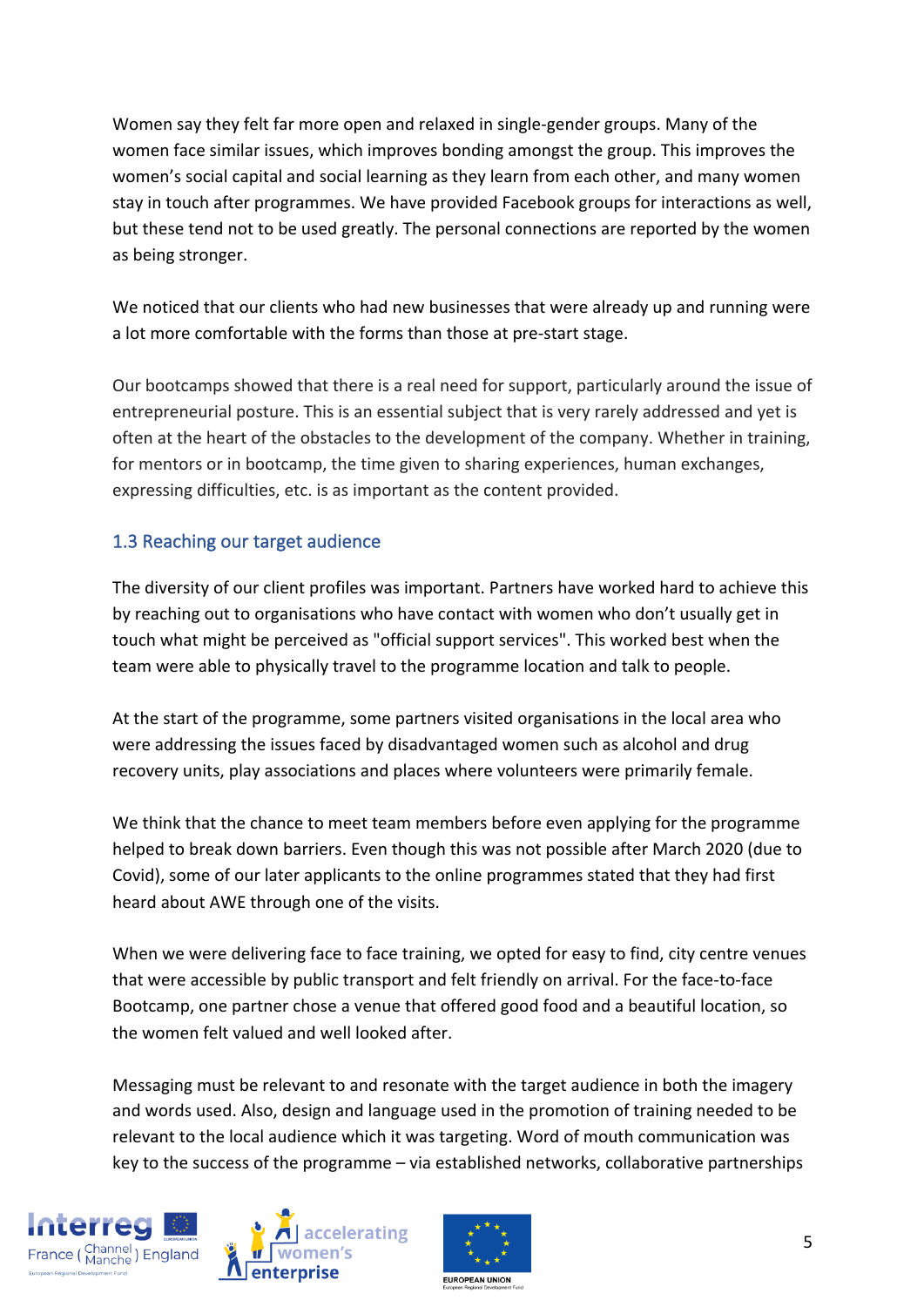and regular contact with the participants throughout. This did however change during COVID-19.

The sharing of participants stories through case studies and testimonials helped to express the human side of what was on offer. It was important to recognise that the target audience was not one homogenous group, which meant that they required tailored messaging to have the best impact and different channels used to reach them. Newsletters were a key communications tool, together with using Facebook, Twitter, Instagram and LinkedIn.

#### 1.4 Seasonality in the availability of our client-base

During the initial phases of the project, we needed to bring cohorts together to test our training materials and this happened to coincide with summer. We found that clients were understandably otherwise engaged as many of them had child caring responsibilities whilst their children were on holiday from school. This resulted in the need for the extension of the test and training period beyond summer to ensure sufficient input from our clients.





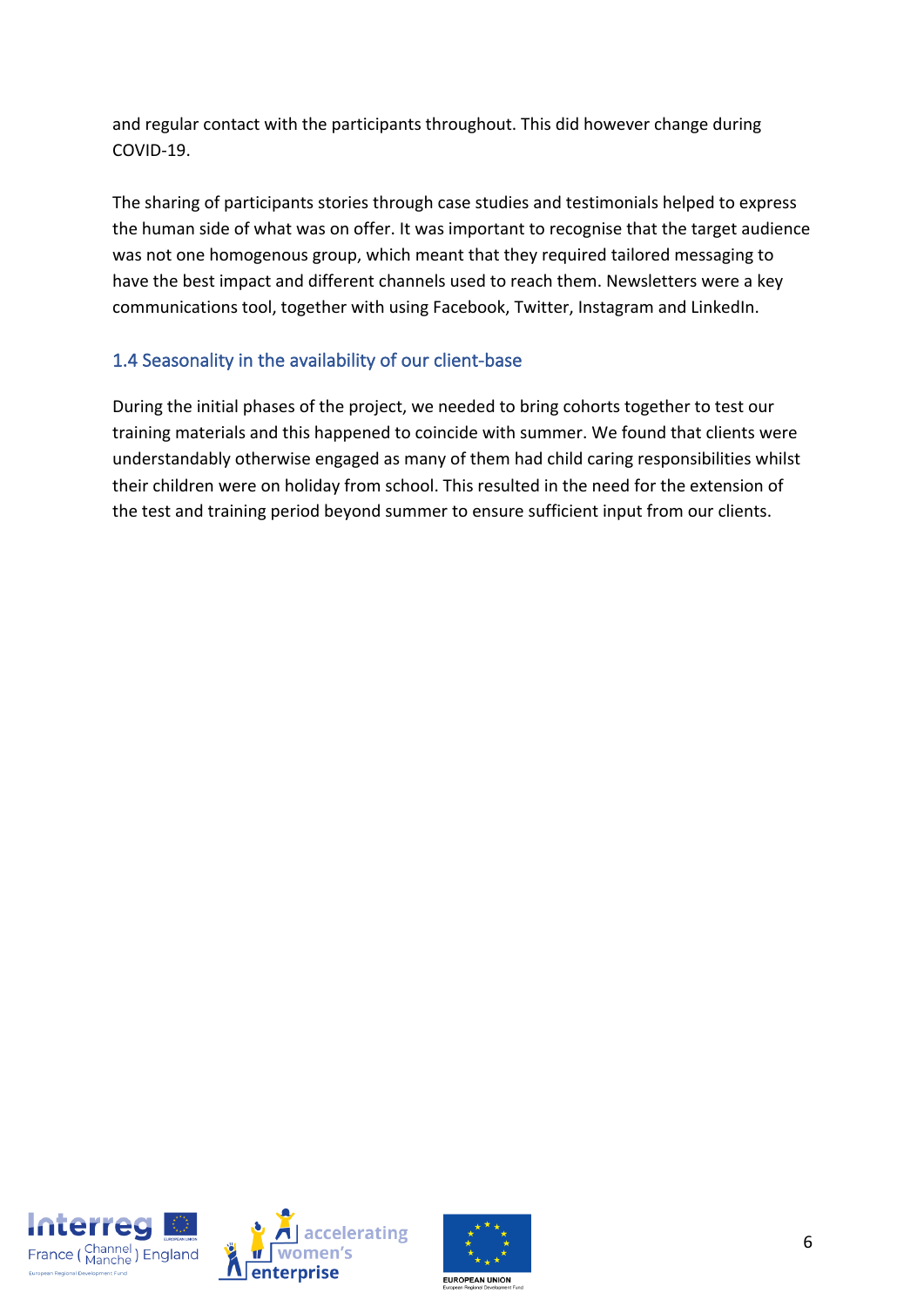## 2. Multi-cultural Delivery: Key Learnings

#### 2.1 Cultural Differences – France and UK

We found that in using translation software such as DeepL.com or Google Translate, that the meaning of phases in either language could be lost and that certain terms didn't mean the the same things in French and in English, and that content appropriate for one audience was not for another. Through co-creation between French and English partners and learning about cultural differences we have improved in our ability to deliver multi-cultural provision throughout the duration of the project, by better understanding each other's cultures.

Another learning challenge was the variations between the partners' views of what constituted suitable training materials for our client group. The initial resources shared ranged from quite low level, personally focussed material (rather than business specific) to very high level. Therefore, most of the content for the programme has been created completely from scratch.

During the development of the online training modules, the time taken to create the modules in both English and French was underestimated. The translation from English to French has been more difficult than anticipated. For example, video voiceovers in both languages have had to be created, and the software translation tools we have used still required substantial in-person editing by our AWE staff.

#### 2.2 Translation issues

On the initial development of training material for AWE, we spent some time finding the best software for translation of content from English to French and vice versa. We found that the training materials and content did not lend itself very well to being translated via a mechanical translator such as DeepL or Google Translate. We concluded that the only way to ensure a reliable translation was to use translation specialists. However, for the purpose of translation of emails and other correspondence between Partner organisations, the use of DeepL.com was very suitable for this task.

In some of the module content created, the creating partner utilised a video, but because videos were either in English or French it has meant they could not be used in the content for the other country. We have worked around this by either finding a similar film in the appropriate language or have used the same film and embedded subtitles.





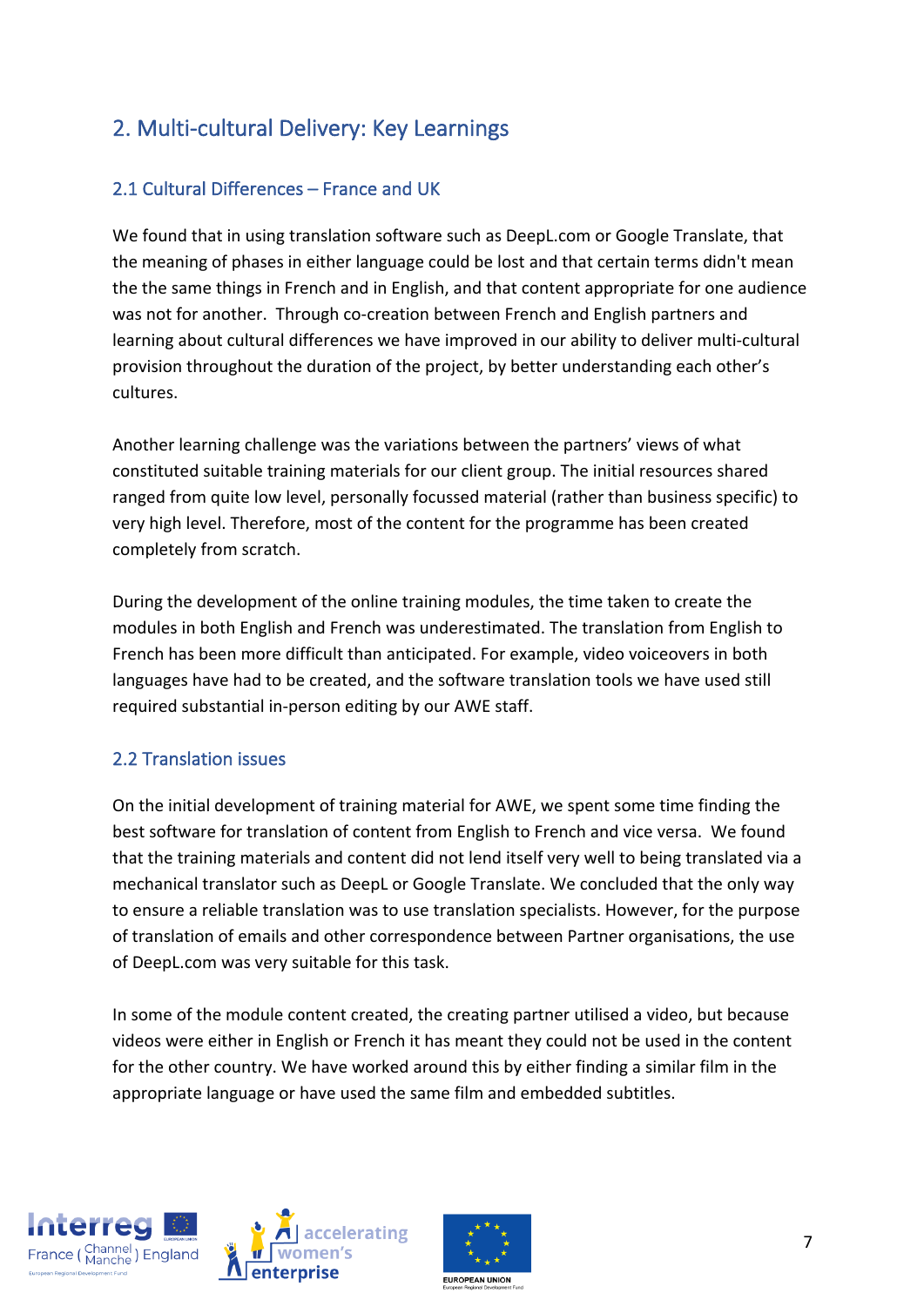#### 2.3 Diversity

A diversity of backgrounds creates interesting conversations around culture. For example, when discussing definitions of self-confidence, there have been interesting conversations around how traits and behaviours that make women seem self-confident can have different perceptions in different cultures, and how this can be dealt with to the advantage of the female entrepreneur.

The diversity of profiles, specifically the gender-identity of participants was important. We worked hard to achieve this by reaching out to organisations who have contact with women who don't usually get in touch with us.





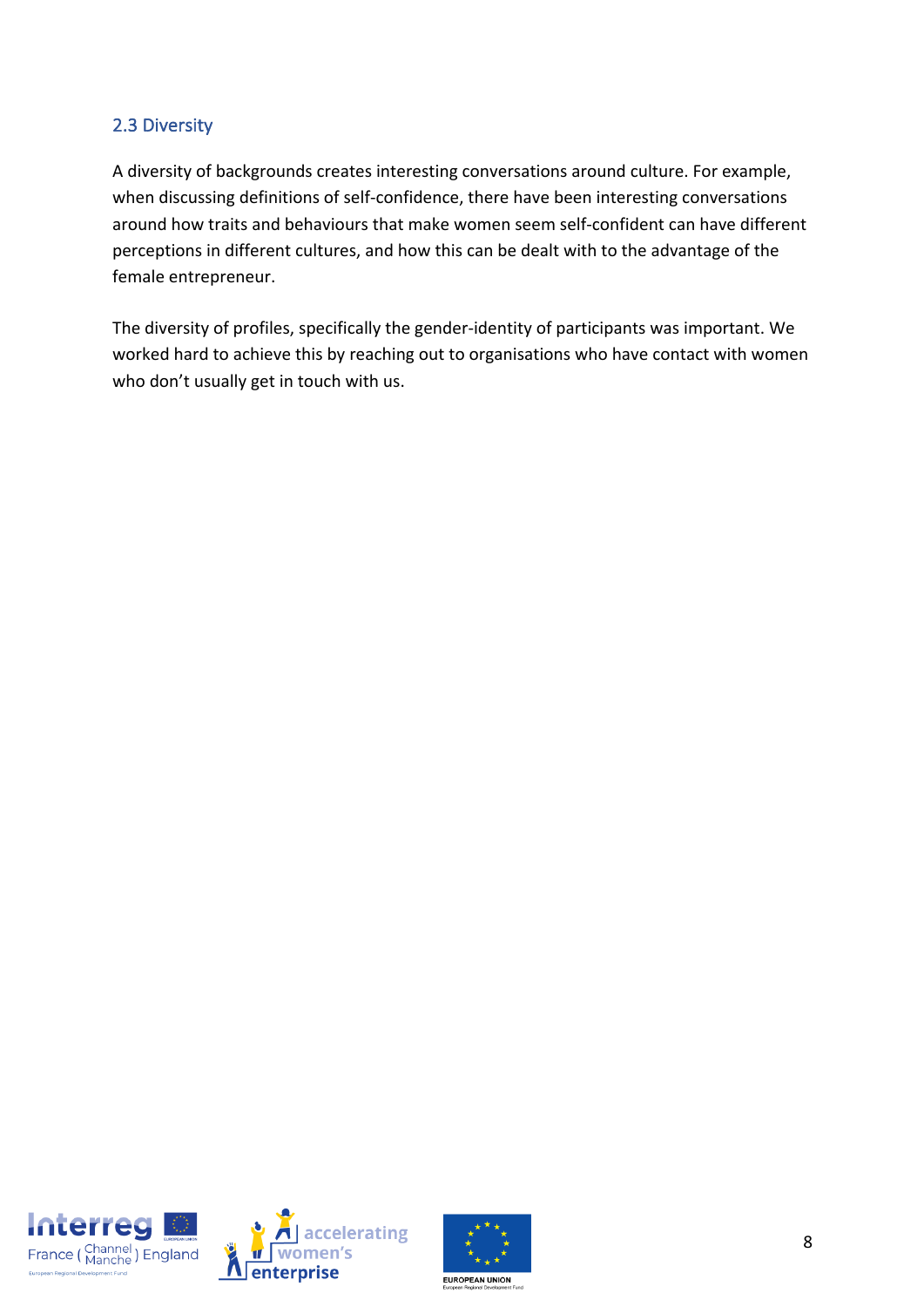## 3. The Impact of Covid-19: Key Learnings

#### 3.1 How COVID-19 changed our practices

With the onset of Covid19 and the subsequent lockdowns in the UK and in France, it became clear that meetings and training, which had until that point happened in a face-toface environment, were no longer possible. Therefore, all training for women switched to an online classroom (using Zoom or Teams) as well as for our Partner progress and External Committee meetings. Also, face to face individual discussions with women also switched to telephone/Skype and Zoom. A similar approach was used for mentor training, and we also moved to accepting digital signature via email of training undertaken by clients during this period.

The move to online did make it possible to include some people who might not otherwise have been able to attend. However, it did also mean that we were competing with the many other things that go on in the home which made it difficult to create the nurturing, focused space we would have liked.

Women still seem more inclined towards virtual training (i.e. Zoom) over in person sessions. For participants, online training cuts travel time, removes need for childcare etc, which was appreciated for these busy women coping with all the various impacts of Covid.

Testing of our training modules was also impacted by the pandemic. With the switch of all delivery partners to an online classroom, partners had to adapt the content in the way they considered best for their clients. For example, a face-to-face session which would last half a day normally could be adapted so that it could be run in a Zoom environment over perhaps 2 hours.

The ability to get women working together in groups via Zoom was more difficult in an online classroom. Partners have been innovative in how they have adapted the content. For this reason, the testing of the content was not completely consistent across all partner organisations. However, since the key elements of the content are still included in the material, we felt that there has been sufficient face to face testing of content prior to the lockdowns in UK and France to be confident that this is something women find helpful, whichever way it is delivered.

We learned that flexibility is key. More specifically, being able to adapt to blended or fully virtual learning. Mentoring training also gave us the opportunity to explore online course development and it proved to be a success for us.





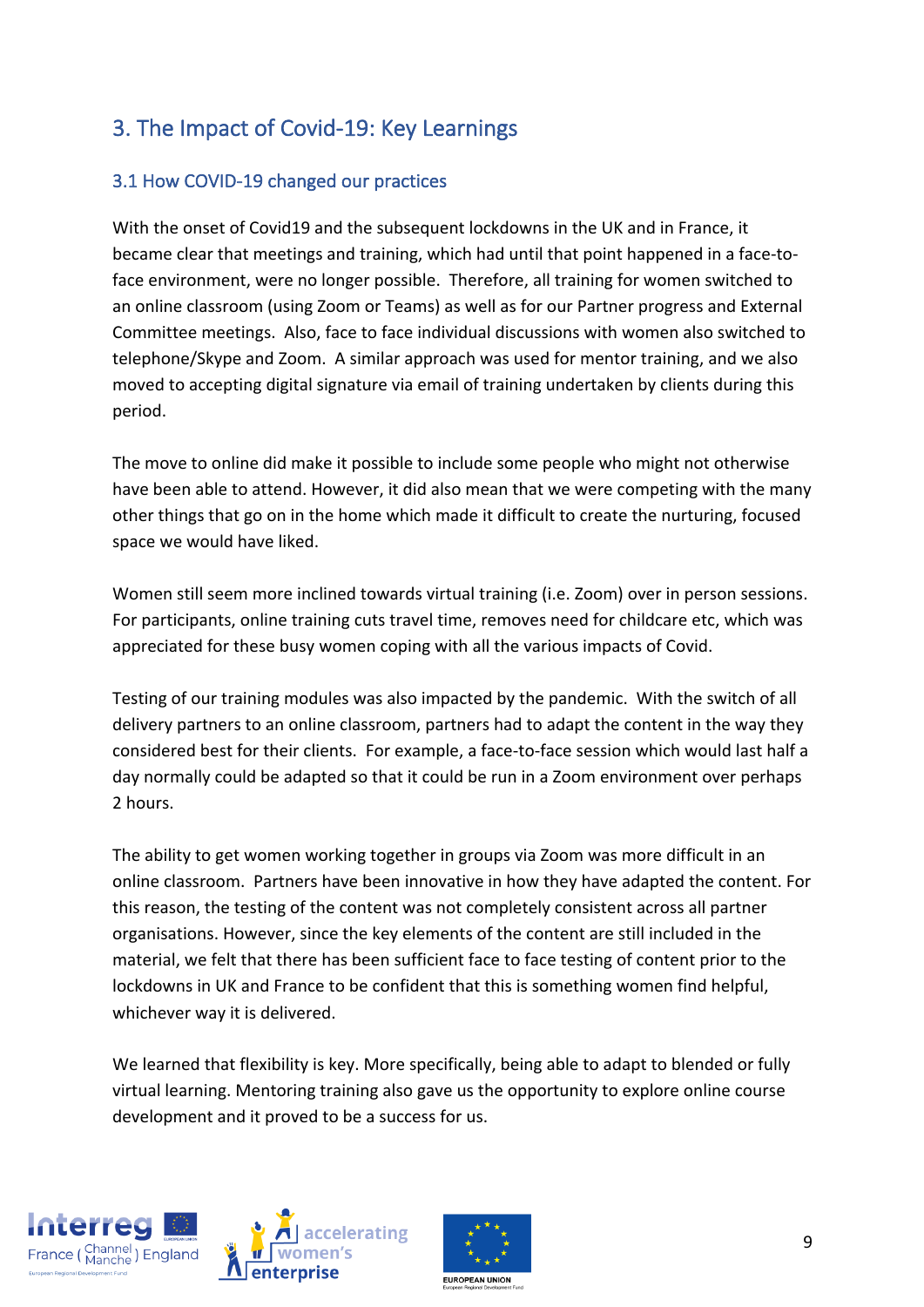It was important not to make the online session too long and to include regular breaks to maintain interest by the participants – using breakout rooms, the chat function, showing videos and a mix of individual exercises and group tasks all helped.

Digital inclusion became an issue. We needed time to bring everyone up to speed, for example by having a tech intro before the session so women knew how to use Zoom, and even how to use their laptop. Many women joined us on mobile devices, and that affected what it is possible to deliver. Community organisations such as Borrow Don't Buy in Plymouth offered laptops for people to use, and we signposted women to services like this wherever possible.

Some partners also provided participatns with notepads, pens and a small treat such as a hot chocolate to make them feel more welcome even when the training provision was online.

#### 3.2 Communication during COVID-19

With the onset of Covid19, we were not able to advertise our programme using posters and leaflets at partner locations, or locations where women tended to congregate. Therefore, we switched to 100% digital and social marketing for the programmes to counter this. However, this approach did present issues since digital communication to disadvantaged women is difficult, since many of them do not have access to the internet or the IT infrastructure and therefore we found that being able to reach them is truly hampered by this 'digital divide'.

Also, utilising our partner network would normally enable us to extend our reach to our target audience, we found that again, due to them also 'doing digital' with their comms during Covid, this also meant they did not reach women who were are far away for geographical or social reasons.

#### 3.3 Returning to Face-to-Face Training

When we returned to face to face delivery in October 2021, we selected venues that had plenty of space, including outdoors space, and requested that all attendees completed a Lateral Flow Test before attending. Participants were asked to indicate their Covid comfort on a scale from one to ten. This was to acknowledge the wide range of perspectives and anxiety levels, and so that we were aware of women's specific concerns.





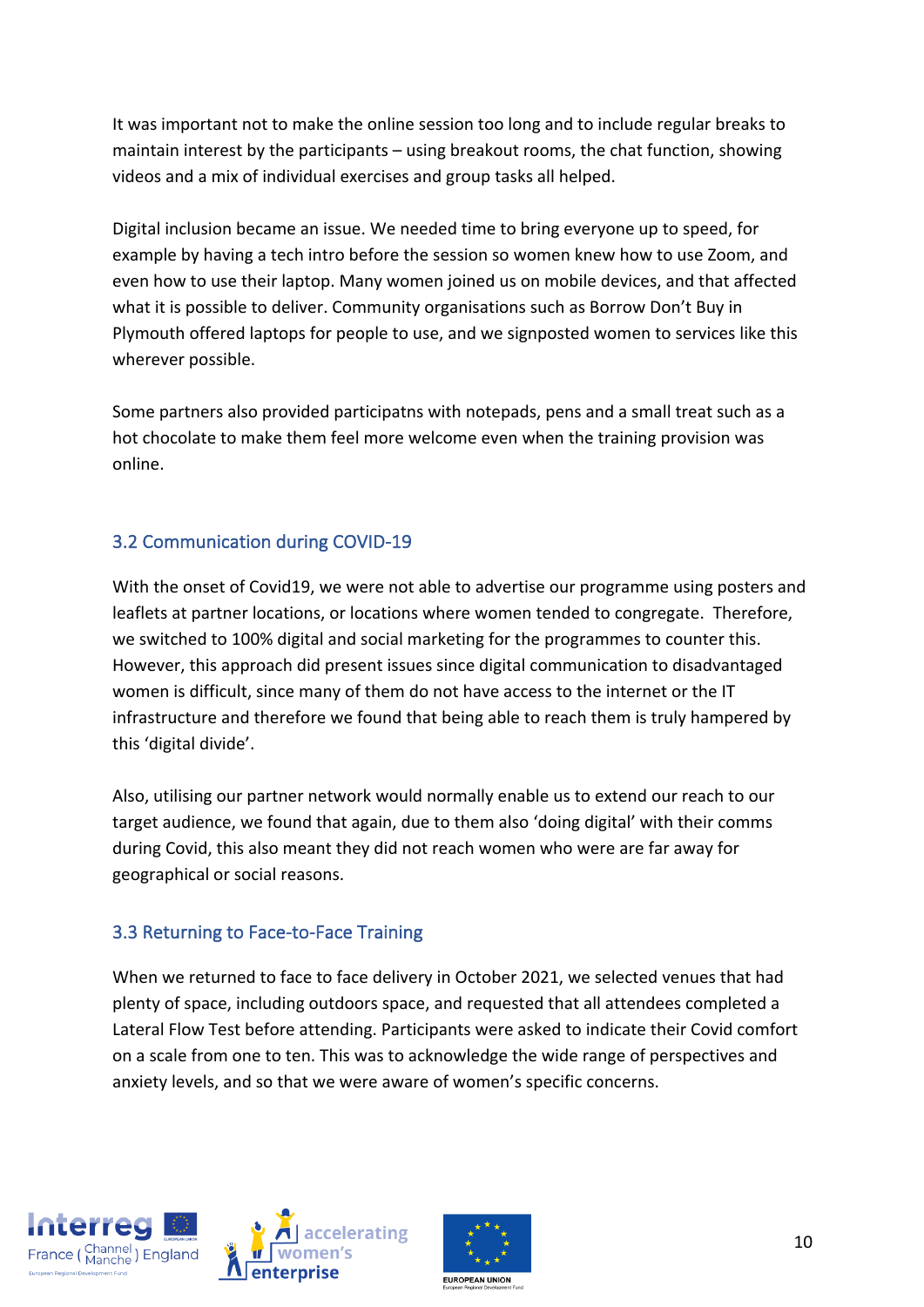## 4. Soft Skills v Technical Modules: Key Learnings

Giving women the opportunity, space, and 'permission' to talk about issues like self-care and how to balance their business with their barriers is invaluable. We received feedback about how so many courses are too business focussed and don't look enough at how to help women fit their business into their lives around their other commitments (be that caring responsibility or limiting medical conditions) and that AWE is different as it includes this.

The face-to-face delivery combined both soft skills and technical information to create a balanced overall programme. There was a greater focus on softer skills at the start of the programme, moving through into more technical content in the middle and latter part, finally landing with reflection and planning.

When we moved online, some of our delivery partners separated the types of content, and the delivery style so that most of the soft skills were in "Sofa Sessions". These enabled women to focus on themselves, their purpose and their idea. The "Nuts and Bolts" sessions were where women came for the more technical content when they were ready to take the plunge. Roughly 50% of Sofa Sessions participants went on to do Nuts and Bolts. Hence, the splitting of content in this way was proved to be a successful approach.





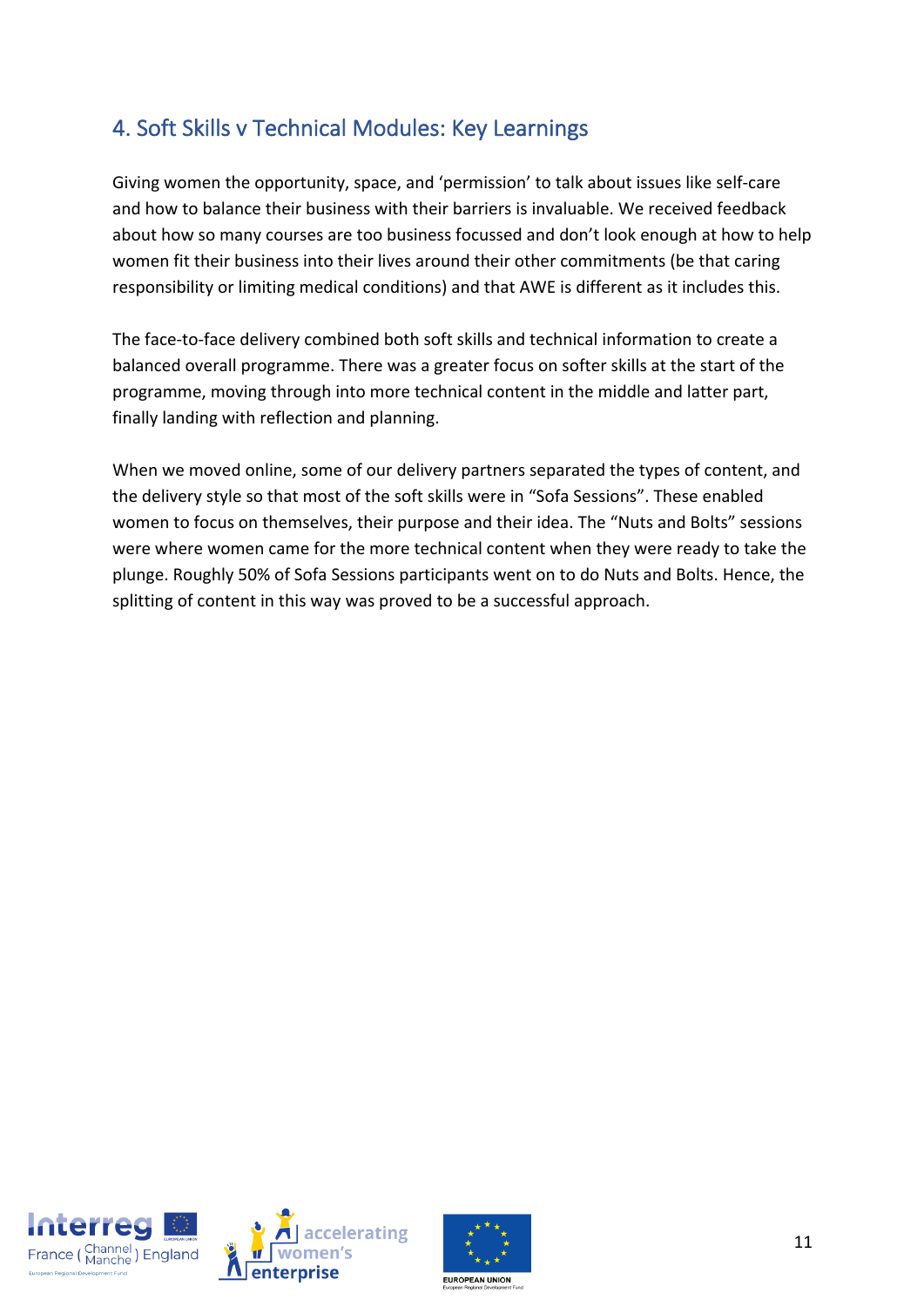## 5. Mentor Programme Development: Key Learnings

When we spoke to many professional businesspeople about potentially becoming a mentor for the AWE programme, many of them already were mentors and therefore did not need training in how to be a mentor. Many of them were also time poor and did not feel they could give up a whole morning or day for training. We therefore took the approach that for those people who had already good experience of mentoring, we would train and evaluate them through a one-hour Skype or telephone call. Those who did require more in-depth training were invited to a training session with other potential mentors. Hence, we implemented a two-level approach to mentor training depending on the mentor experience of the person.

We also set up a LinkedIn Group which we have encouraged potential mentors to join where they can get more information about being a mentor and talk with other interested parties. This approach worked very well to generate interest.

Language was a key issue from a cultural perspective – in the UK we are comfortable and familiar with the terms mentor and mentee in a business context. However, in France they use the French words "marraine" (Grand Mother) and "filleule" (Grand Daughter) to talk about our mentors and mentees which has a warmer and more human appeal.

In France they found that an approach to train the mentors in two half-day sessions taking place two weeks apart worked well as it gave the mentors/mentees an opportunity to tackle any specific questions in separate, individual meetings during that time. This combination of individual and collective training sessions worked well to address any issues and give the pairs time to discuss their progress and achievements.

The training support was valued by both mentors and mentees as it gave them the opportunity to better understand their roles in the process and what the expectations were on each side of the relationship. This was particularly important for the mentees as for some they had entered into the relationship without having really thought through what was required from them. By making sure at the outset that both parties understood their responsibilities, it helped to create more positive pairings.

Both parties appreciated the opportunity to meet in a group setting, even when online, as it broke down some of the initial barriers of meeting as well as providing reassurance of being part of a structured programme.

Several support formats for mentor-mentee pairs have been tested, and it appears that, in addition to the training of the mentors, which has its own legitimacy, the training of the





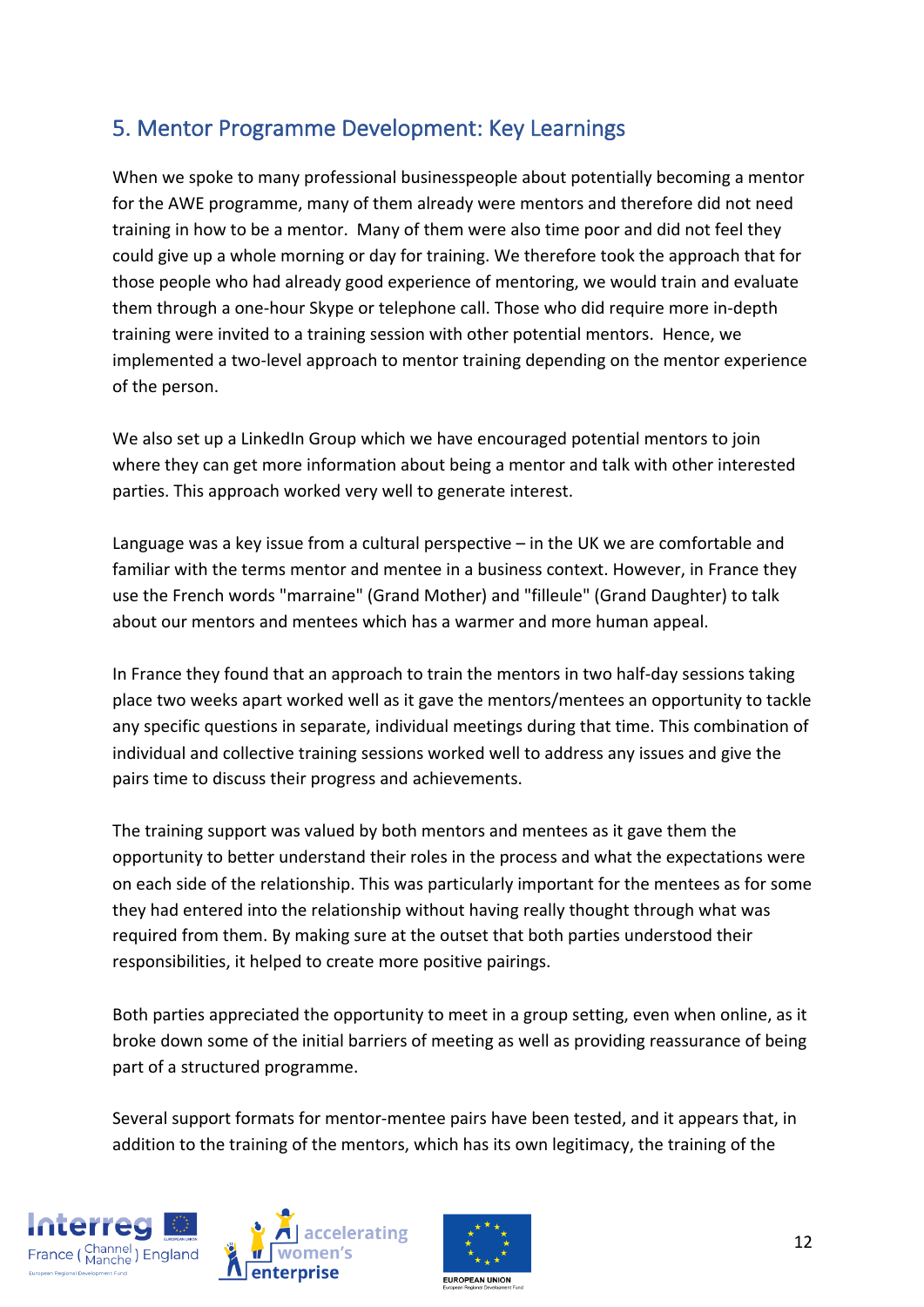mentees provides a common base for the pair and contributes to the durability of the pairings.

Issues negatively impacting on the mentoring programme included lack of availability, pregnancy and maternity leave, difficulty establishing the focus for the mentee's needs and COVID-19 affecting the ability to meet in person or find time to meet online due to other commitments as a result of the lockdown (e.g. home-schooling, caring responsibilities). For the mentors, the timing was particularly significant to prevent any clashes with events taking place within their own business.

Location was not an obstacle, unless face-to-face meetings were preferred, as telephone, Skype and video meetings provided the same opportunities to talk. The regularity of the meetings between the mentor and mentee were generally monthly but some met more often – it was important that the pairs avoided long periods where they didn't meet to keep the momentum of the relationship going. Most of the pairings lasted around 9 months.

From the programme partner point of view, it was important to recognise the amount of time that it takes to set up the mentoring partnerships including finding the participants, training and follow up. For this reason, it was suggested that the mentors commit to a period of say 3 years to reduce the time spent on this, but this may be difficult for some to commit to.

Many of the potential mentors we had previously talked to/ trained to become mentors asked to delay signing up to the programme until their businesses got back to normal (i.e. post Covid), when they felt they would be in a better position to devote the time to becoming a good mentor. We therefore maintained a pipeline of contacts with details of when we could contact them again to determine their interest in signing up to become a mentor.